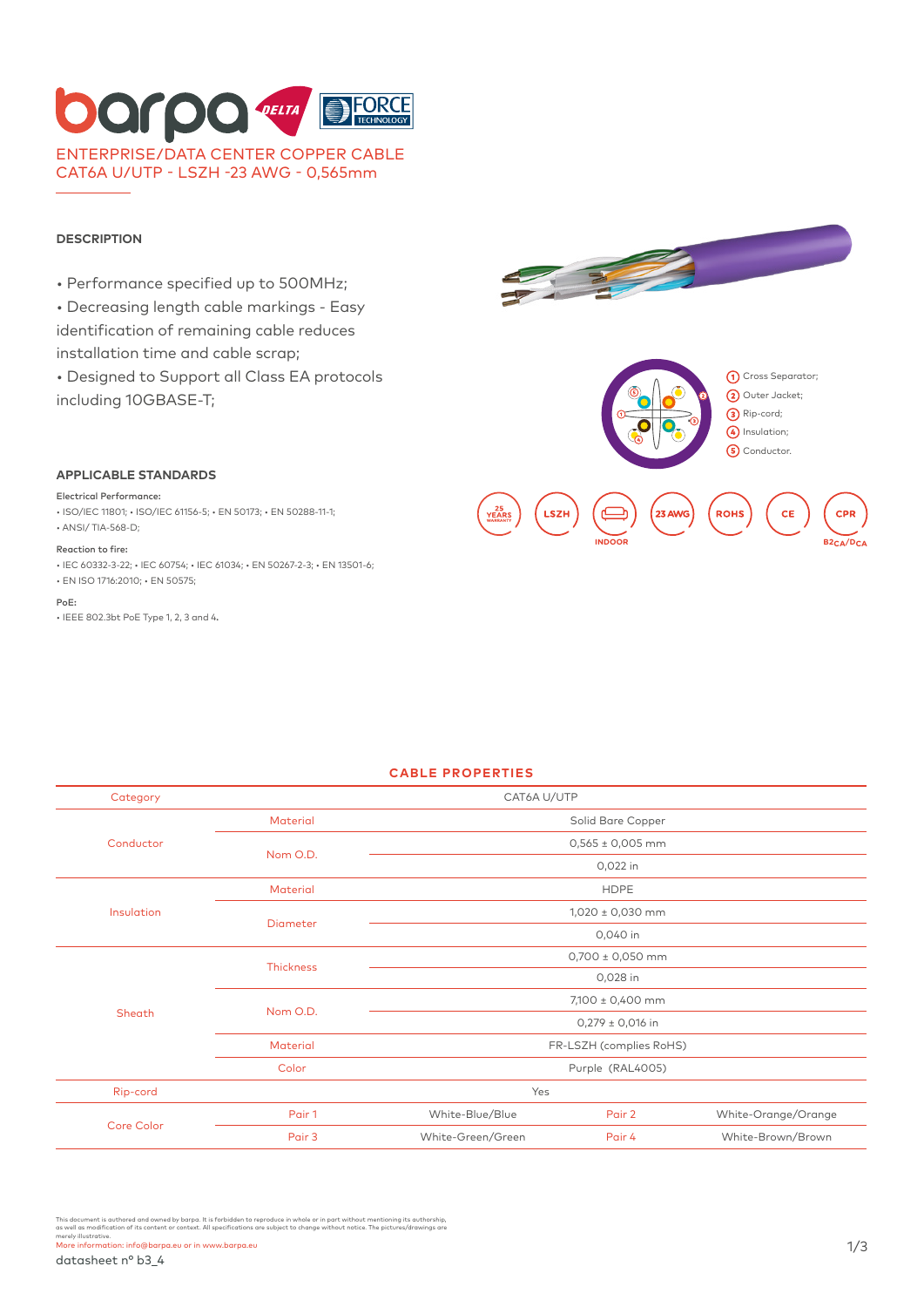# **DOLDO DELTA** DE FORCE ENTERPRISE/DATA CENTER COPPER CABLE CAT6A U/UTP - LSZH -23 AWG - 0,565mm

#### **SHEATH PHYSICAL PROPERTIES**

| Before Aging Tensile Strength (Mpa)        | $\geq 10.0$                       |
|--------------------------------------------|-----------------------------------|
| Before Aging Elongation (%)                | $\geq 125$                        |
| Aging Period (°C x hrs)                    | $100^{\circ}$ C x 24h x 7d        |
| After Aging Tensile Strength (Mpg)         | $\geq 8.0$                        |
| After Aging Elongation (%)                 | $\geq 100$                        |
| Cold bend $(-20 \pm 2^{\circ}C \times 4h)$ | 8 x Cable O.D., No visible cracks |

#### **ELECTRICAL CHARACTERISTICS (20°C)**

|                                              | Typical barpa values            | Standard values          |  |
|----------------------------------------------|---------------------------------|--------------------------|--|
| 1-500MHz - Impedance $(\Omega)$              | $100 \pm 15$                    | $\overline{\phantom{a}}$ |  |
| 1-500MHz - Delay Skew (ns/100m)              | 35                              | $\leq 45$                |  |
| DC Resistance ( $\Omega/100$ m)              | 7,4                             | $\leq 9.38$              |  |
| DC Condutor Resistance Unbalance (%)         | 0.5% in pair; 2.4% between pair | $\leq 5.0$               |  |
| Unbalanced to Ground Capacitance (pf/100m)   | 100                             | $\leq$ 330               |  |
| 1-500MHz - Velocity of Propagation (%) - NVP | 68                              |                          |  |

### **TECHNICAL PERFORMANCE (100m ll 328ft.)** Frequency<br>(MHz) (MHz) Attenuation ≤ dB Return Loss ≥ dB NEXT ≥ dB PHASE DELAY ≤ ns PSNEXT ≥ dB ELFEXT ≥ dB PSELFEXT ≥ dB GWC BT GWC BT GWC BT GWC BT GWC BT GWC BT GWC BT 1 2,10 1,7 20,00 29,93 74,30 90,85 570,00 546,19 72,30 88,32 67,80 87,93 64,80 83,01 4 3,80 3,41 23,00 29 65,30 80,25 552,00 528,58 63,30 79,12 55,80 71,52 52,80 70,01 8 5,30 4,87 24,50 28,28 60,80 73,41 546,70 523,42 58,80 72,37 49,70 63,49 46,70 62,18 10 5,90 5,44 25,00 29,67 59,30 73,99 545,40 522,11 57,30 72,65 47,80 61,32 44,80 60,05 16 7,50 6,96 25,00 30,92 56,20 75,43 543,00 519,78 54,20 70,91 43,70 63,64 40,70 61,87 20 8,40 7,77 25,00 29,91 54,80 66,32 542,10 518,85 52,80 65,72 41,80 57,13 38,80 56,48 25 9,40 8,76 24,30 35,2 53,30 70,57 541,20 518,02 51,30 68,74 39,80 53,56 36,80 52,99 31,25 10,50 9,84 23,60 32,87 51,90 68,3 540,40 517,27 49,90 66,7 37,90 56,37 34,90 52,51 62,5 15,00 14,15 21,50 31,42 47,40 57,59 538,60 515,43 45,40 57,36 31,90 48,64 28,90 45,33 100 19,10 18,04 20,10 32,79 44,30 61,66 537,60 514,5 42,30 59,53 27,80 43,97 24,80 42,13 200 27,60 26,21 18,00 34,63 39,80 56,59 536,50 513,46 37,80 54,06 21,80 36,61 18,80 35,86 250 31,10 29,47 17,30 31,23 38,30 51,53 536,30 513,2 36,30 49,98 19,80 39,59 16,80 35,94 300 34,30 32,81 16,80 28,61 37,10 53,83 535,10 513,01 35,10 53,19 18,30 36,73 15,30 33,94 500 45,30 42,89 15,2 22,43 33,80 54,82 535,60 512,55 31,80 51,53 13,80 34,59 10,80 32,94 GWC = Guaranteed Worst Case // BT = barpa Typical

This document is authored and owned by barpa. It is forbidden to reproduce in whole or in part without mentioning its authorship,<br>as well as modification of its content or context. All specifications are subject to change merely illustrative.<br>More information: info@barpa.eu or in www.barpa.eu 2/3